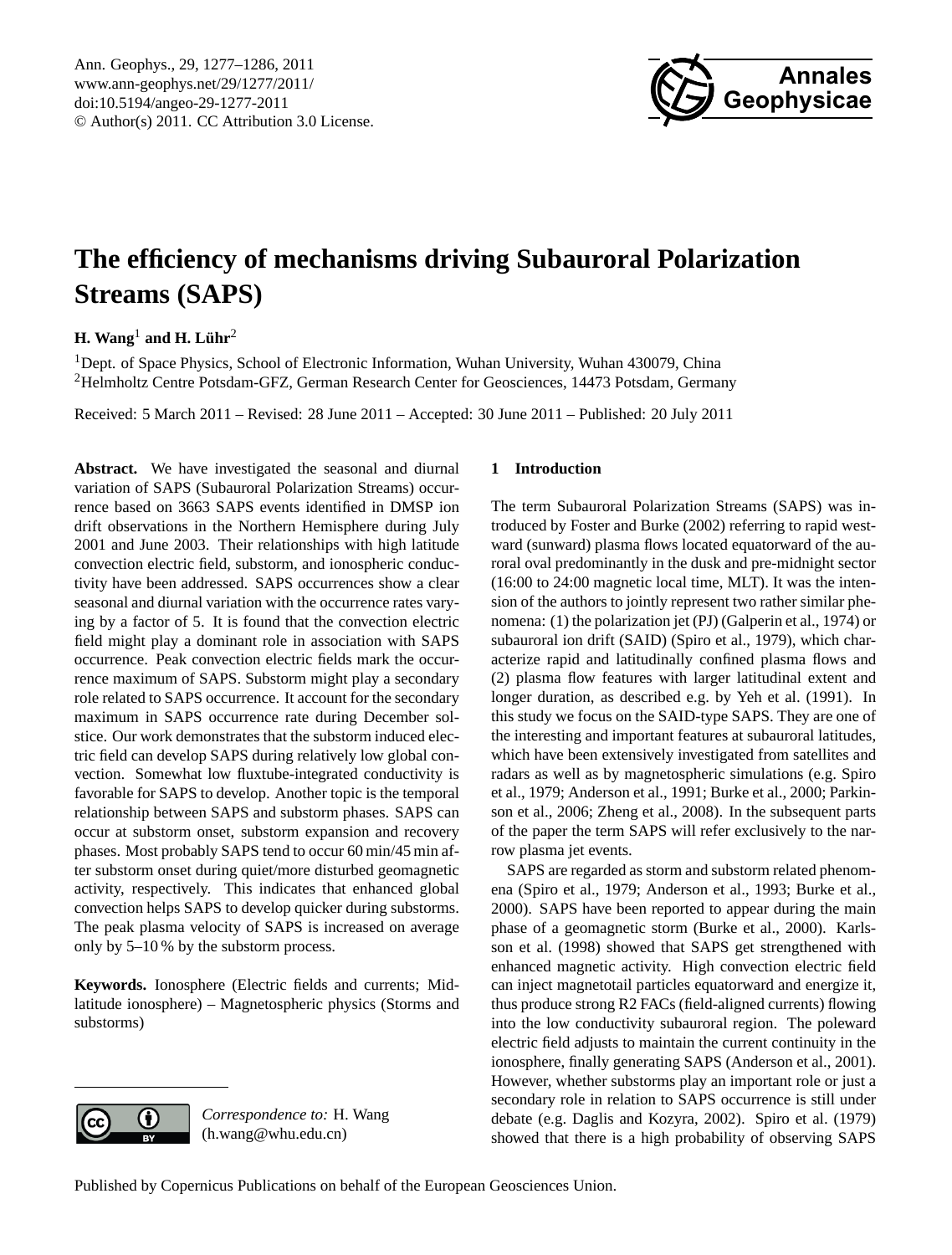together with a larger AE index. [Goldstein et al.](#page-8-8) [\(2005\)](#page-8-8) have reported on SAPS events driven by substorms instead of dayside reconnection and discussed their effects on the plasmasphere. [Wang et al.](#page-9-4) [\(2008\)](#page-9-4) have associated the larger SAPS during relatively low magnetic activity with substorm processes. [Karlsson et al.](#page-8-5) [\(1998\)](#page-8-5) also noticed that strong subauroral electric fields can be observed during relatively low magnetic activity in winter. The substorm dipolarization process is thought to be able to inject magnetotail particles earthward and to produce sharp increases in ring current particle fluxes, thus produce SAPS (e.g. [Ganushkina et al.,](#page-8-9) [2001;](#page-8-9) [Carpenter and Smith,](#page-8-10) [2001;](#page-8-10) [Goldstein et al.,](#page-8-8) [2005\)](#page-8-8). [Parkin](#page-9-2)[son et al.](#page-9-2) [\(2006\)](#page-9-2) have predicted that SAPS should occur during every substorm. On the other hand, several modelling studies [\(McPherron,](#page-8-11) [1997;](#page-8-11) [Fok et al.,](#page-8-12) [1999\)](#page-8-12) have shown that the enhancement of the cross polar cap potential (CPCP) is the main factor to affect the inner magnetosphere, substorms play a secondary role. The substorm without the enhanced convection can only enhance the cross tail current but has little effect on the inner magnetosphere.

The relationship between SAPS and substorm phase is also controversially discussed. [Southwood and Wolf](#page-9-5) [\(1978\)](#page-9-5) predicted from their SAPS mechanisms that SAPS should occur shortly after substorm onset when the separation between the ion and electron plasma sheet is the smallest. [Burch](#page-8-13) [et al.](#page-8-13) [\(1976\)](#page-8-13) found that SAPS can occur during the substorm growth phase. Several observations showed that SAPS can occur during the substorm recovery phase (e.g. [Burch](#page-8-13) [et al.,](#page-8-13) [1976;](#page-8-13) [Maynard,](#page-8-14) [1978;](#page-8-14) [Anderson et al.,](#page-8-4) [1993\)](#page-8-4) when ion and electron plasma sheet have separated from a common inward boundary developed during onset and the whole magnetosphere-ionosphere system has adjusted to a favorable condition for SAPS to occur.

It is necessary to investigate the above mentioned questions with a large data base in order to disclose main controlling factors for SAPS occurrence. The advantage of looking at average properties compared to event studies is that several aspects can be considered simultaneously. We have compiled a list of SAPS events during July 2001 and June 2003 (two years) as identified from DMSP particle measurements in a similar way as [Wang et al.](#page-9-4) [\(2008\)](#page-9-4). We have selected this period to avoid the super storms in October and November 2003. In this work we will utilize this collection of SAPS events to address the open questions in a statistical approach.

In the sections to follow, we first introduce the method of identification of SAPS events and the data catalogue of the CPCP and substorm onsets used in this study. Then we present the observed occurrence frequency in a month by universal time frame, and discuss the occurrence in the context of the convection electric field, substorm and ionospheric conductivity. We also investigate the time delay between SAPS and substorm onset for different magnetic activity and solar illumination conditions. Finally we have compared our results to previous reports and present our conclusions.

#### **2 Data sets**

#### **2.1 DMSP SAPS data**

The DMSP satellites sample polar regions at ∼835 km altitude along orbits of fixed local times. The orbital period is approximately 100 min. One of the considered satellites (F13) has a near dawn-dusk orbit and two (F14, F15) have dayside-nightside MLT orbits. The ion drift velocities in the horizontal and vertical directions perpendicular to the satellite track are derived from the ion drift meter (IDM) data [\(Rich and Hairston,](#page-9-6) [1994\)](#page-9-6). The DMSP electron spectrometer (SSJ/4) instruments monitor the energy flux of electrons and ions in the range of 30 eV to 30 keV that precipitate from the Earth's magnetosphere [\(Hardy et al.,](#page-8-15) [1984\)](#page-8-15). [Robinson et al.](#page-9-7) [\(1987\)](#page-9-7) have described the relationship between the average electrons energy flux and the height-integrated ionospheric conductivity. Here we make use of this empirical relation for determining the conductivity distribution.

SAPS have been identified similar to the approach described by [Wang et al.](#page-9-4) [\(2008\)](#page-9-4). It is a clearly identifiable sunward ion flow in the subauroral and premidnight region. A threshold of SAPS velocity greater than  $500 \text{ m s}^{-1}$  and latitudinal width of 1◦–2◦ (e.g. [Spiro et al.,](#page-9-0) [1979;](#page-9-0) [Anderson et al.,](#page-8-6) [2001\)](#page-8-6) is used for selection. The subauroral region is found automatically by computing the auroral Pedersen conductance along the DMSP path and determining the peak conductance, then stepping equatorward until the conductance is reduced to 0.2 times the peak value or 1 S, whichever is smaller. The selected orbits are further visually inspected to fully satisfy the above criteria. The universal time (UT), magnetic local time (MLT), magnetic latitude (MLat) and magnitude of the peak velocities of SAPS are recorded for each event. During July 2001 and June 2003 there are 3663 SAPS events detected in the time sector 15:00–22:00 MLT in the Northern Hemisphere.

# **2.2 AMIE CPCP data**

The high latitude ionospheric potential can be described by empirical relationships that relate geomagnetic conditions with solar wind drivers (e.g. [Weimer,](#page-9-8) [1996;](#page-9-8) [Papitashvili and](#page-9-9) [Rich,](#page-9-9) [2002\)](#page-9-9) and evaluated by data assimilative models that ingest a large amount of observations into a background model (e.g. [Kamide et al.,](#page-8-16) [1981;](#page-8-16) [Richmond,](#page-9-10) [1992\)](#page-9-10). As compared to empirical models, the assimilative model can provide more realistic patterns (e.g. [Kihn et al.,](#page-8-17) [2006\)](#page-8-17). Since the AMIE (Assimilative Mapping of Ionospheric Electrodynamics) technique is used extensively in the scientific community, we have employed AMIE to produce the high latitude cross polar cap potential (CPCP) at 1 min resolution to study its relationship with the SAPS occurrence. The global magnetometer data, the available IMF, solar wind, HPI (Hemispheric Power Index),  $F_{10.7}$ , and Dst data are used as inputs into the AMIE model [\(Ridley and Kihn,](#page-9-11) [2004\)](#page-9-11). A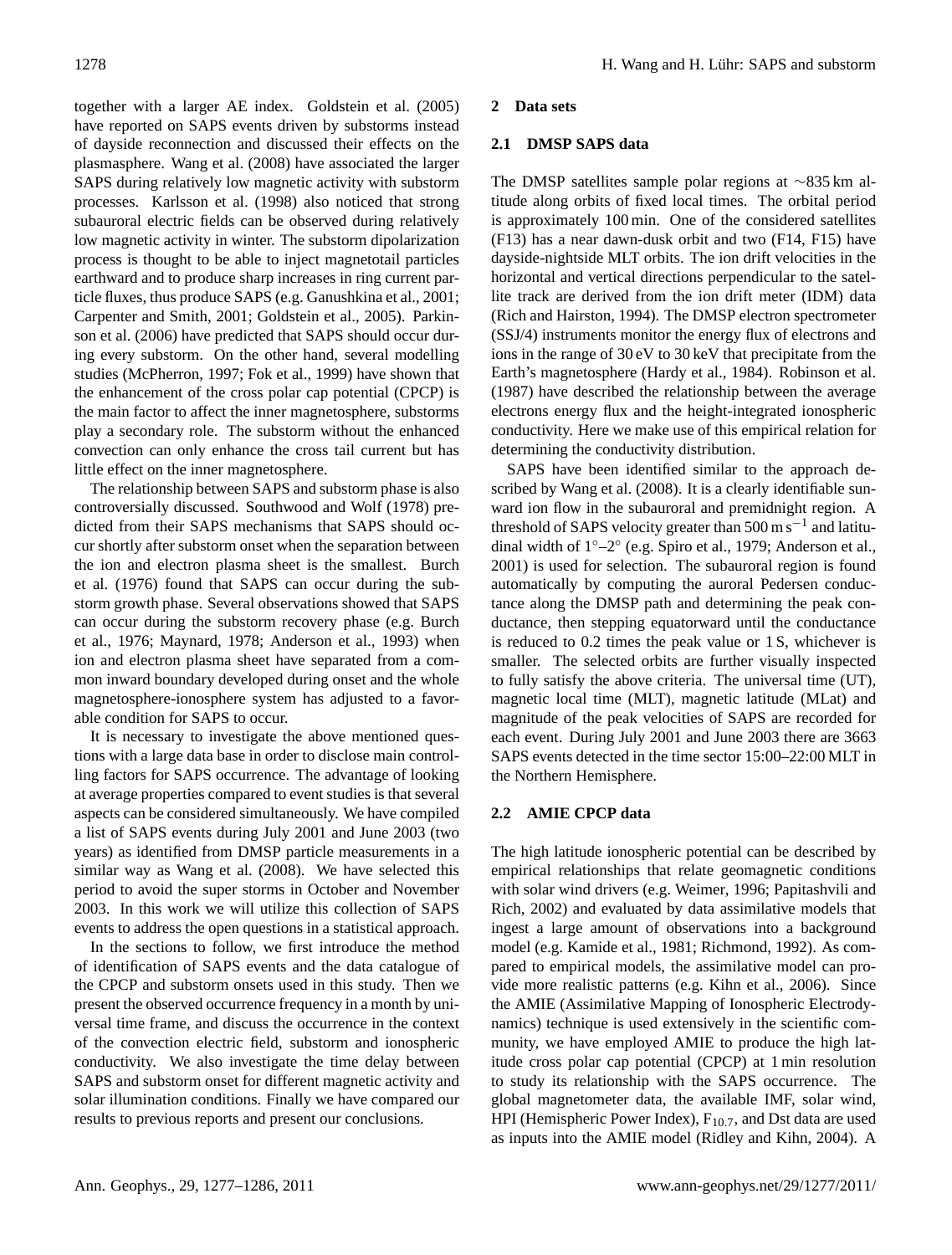comparison of AMIE produced CPCP to the other models has been performed by [Ridley](#page-9-12) [\(2005\)](#page-9-12), where the advantages of AMIE are stated.

# **2.3 Substorm onset data**

Global auroral imagers are considered to be one of the most reliable methods for identifying substorms. A list of substorm onsets based on IMAGE FUV auroal imagers has been compiled by [Frey et al.](#page-8-18) [\(2004\)](#page-8-18) and [Frey and Mende](#page-8-19) [\(2007\)](#page-8-19). A detailed description of the instruments used on board the IMAGE spacecraft and how to determine auroral substorm onsets from the FUV instrument can be found in the work of [Frey et al.](#page-8-18) [\(2004\)](#page-8-18). In the Northern Hemisphere the data covers the period from May 2000 (start of the regular IMAGE-FUV operations) through December 2003, while in the south it spans January 2004 to December 2005. The compiled list of substorm onset times and locations covers all seasons quite evenly. Two years of DMSP and IMAGE measurements during the years of 2001 and 2003 have been processed. We have selected altogether 2535 substorm-related SAPS, in which SAPS occur within 0–5 h after the reported substorm onsets.

The reported IMAGE data have been widely used in the space community, however, some suspicions was aroused recently [\(Weygand et al.,](#page-9-13) [2008\)](#page-9-13). For validation we have further utilized magnetic indices, e.g. AO index (mean value of AU and AL), as suggested by [Benkevitch et al.](#page-8-20) [\(2002\)](#page-8-20). The AO index can differentiate substorm process from non-substorm events and is regarded as a better substorm indicator than AL. AL is related to the westward electrojets and can be driven by both solar wind and substorm related electric fields. AU is related to the eastward electrojets driven by solar wind induced electric fields. During non-substorm time the enhanced convection electric field can lead to an equal increase in both AU and AL, therefore the AO index remains zero. During substorm time the strong intensification of the westward electrojet in the midnight sector causes a strong increase in the AL index while not so much changes in AU index, leading to an AO increase. We have compared the reported IMAGE onsets with AO onsets among the selected SAPS events. When the reported auroral breakup time is compared with the AO index onset, we kept the events. After the selection there are 797 events satisfying the above cited criteria and left for the comparative study as described later in sections 3.5–3.6.

We have used the magnetic AO indices to validate IMAGE substorm catalogue. However, one must keep in mind when using magnetic indices that the global distribution of magnetometers that forms the database for deriving AO indices is rather inhomogeneous. If a substorm occurs within the lacunas there will be a time delay in the time estimate of the onset of the substorm. We have selected substorm events when both IMAGE and AO indices show appropriate signatures. For the time of substorm onsets, however, we rely on the time given by IMAGE. This is not biased by any effect.



<span id="page-2-0"></span>Fig. 1. Contour plot of the seasonal variation of the occurrence of SAID-type SAPS versus UT hours during the observed two years' period. Color code reflects the probability in percent for a SAID to occur during an hour.

#### **3 Statistical results**

# **3.1 Seasonal variation of SAPS occurrence**

In this study we are particularly interested in a possible dependence of the SAPS occurrence rate on the local season. Figure [1](#page-2-0) shows the distribution of the occurrence frequency for the two years studied in a month versus universal time diagram. Certain time intervals seem to be more favorable for SAPS to occur than others. For the events considered we determine a linear relationship between longitude and UT,  $LON = -16 \times UT + 296^\circ$ . There is an obvious occurrence peak around October–November centered around 14:00–18:00 UT, which relates to the longitude sector of 10◦–70◦ E. The secondary occurrence peak can be found during December solstice, where we find many SAPS within the time window 12:00–17:00 UT ( $25^{\circ}$ –105° E).

The proposed SAPS drivers in the magnetosphere are the convection electric field and the substorm process. Both of them can transport magnetotail particles into the near-Earth region, helping SAPS to develop. In the following we will investigate these parameters separately.

#### **3.2 Seasonal variation of CPCP**

The convection electric field can be represented by CPCP. Figure [2](#page-3-0) shows the occurrence distribution of  $CPCP > 80$  kV in the same format as Fig. [1](#page-2-0) during the observed two years' periods. High CPCP predominantly peaks during later Fall due to larger storm events occurring in Fall 2002.

From a comparison between Figs. [1](#page-2-0) and [2](#page-3-0) we may conclude that the enhanced CPCP can account for the peak SAPS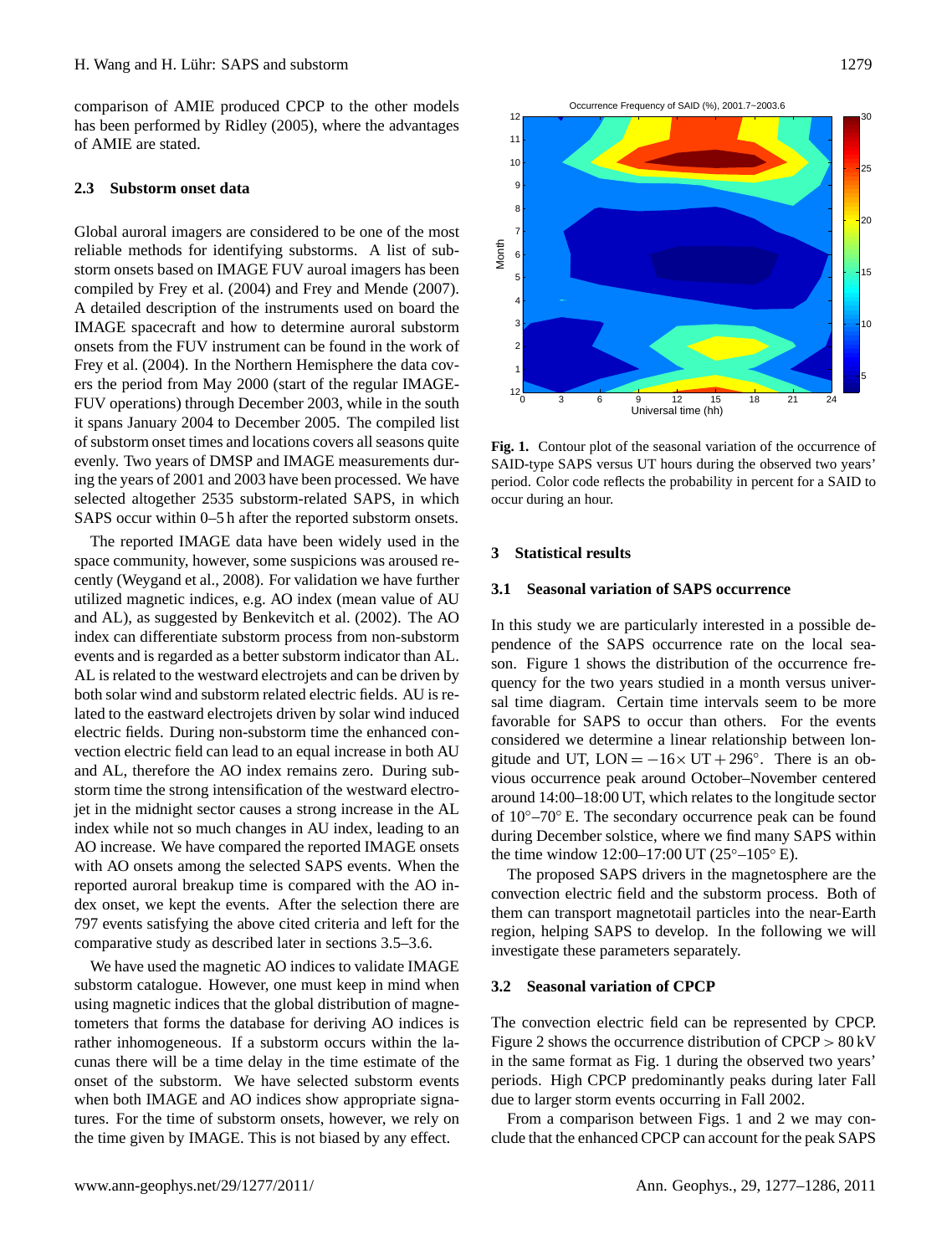

<span id="page-3-0"></span>**Fig. 2.** Same format as Fig. 1, but for occurrence rate of  $CPCP > 80$  kV.



<span id="page-3-1"></span>**Fig. 3.** Correlation analysis of high CPCP versus SAPS occurrence rates.

occurrence rate. According to the generally accepted theory of the SAPS formation (e.g. [Anderson et al.,](#page-8-6) [2001\)](#page-8-6), the enhanced convection electric field can inject more ions into the ring current and inner magnetosphere (e.g. [Daglis and](#page-8-7) [Kozyra,](#page-8-7) [2002;](#page-8-7) [Kozyra and Liemohn,](#page-8-21) [2003;](#page-8-21) [Liemohn and](#page-8-22) [Kozyra,](#page-8-22) [2003\)](#page-8-22), forming a larger azimuthal pressure gradient. Stronger R2 FACs will be generated by the enhanced misalignment between the large azimuthal pressure gradient and the orientation of the magnetic field flux tube. When larger R2 FACs flow into the ionospheric region of low conductivity in the dusk sector, the electric field has to increase to maintain current continuity. The enhanced poleward electric field is responsible for the development of SAPS. From the above discussion, one can expect that an enhanced CPCP is one of

Occurrence Frequency of Substorm (%), 2001.7~2003.6



<span id="page-3-2"></span>**Fig. 4.** Same as Fig. 1, but for substorm occurrence rate. The color code shows the probability in percent for a substorm to occur during an hour.

the major drivers for SAPS formation. However, the second enhanced SAPS occurrence during solstices might indicate other driving mechanisms since CPCP is relatively low there.

In order to evaluate the degree of agreement between CPCP and SAPS occurrence, we have performed a correlation analysis of the sequences of two parameters shown in Figs. [1](#page-2-0) and [2.](#page-3-0) The results are shown in Fig. [3.](#page-3-1) The correlation coefficient we obtained is 0.5.

#### **3.3 Seasonal variation of substorm occurrence**

Another possible driver is the substorm process. We have plotted in Fig. 4 similar to the previous work of [Wang and](#page-9-14) Lühr [\(2007\)](#page-9-14) the seasonal and UT distribution of substorms but restricted to the time interval considered here. It represents the general feature of substorm occurrence comparable to the AO distribution [\(Benkevitch et al.,](#page-8-20) [2002\)](#page-8-20). Substorms tend to occur during solstice, similar to the SAPS occurrence (see Figs. [1](#page-2-0) and [4\)](#page-3-2). Thus, the second occurrence maximum of SAPS can possibly be explained by substorm processes. The direct correlation between substorm and SAPS occurrence is, however, rather poor. There is a time delay of SAPS occurrence with respect to the substorm onset. A cross- correlation analysis has been performed between SAPS selection and onset time. Since SAPS is also affected by CPCP, we have made a cross correlation study between SAPS and substorm occurrence preferably in winter (December, January, February), when CPCP is relative low. As shown in Fig. [5](#page-4-0) (left frame) intense SAPS appear about 1.25 h after a substorm onset. When applying the optimal lag time a correlation ( $R = 0.51$ ) between SAPS and substorm is achieved (see Fig. [5](#page-4-0) right frame). This result is supporting the role of substorms as drivers for SAPS.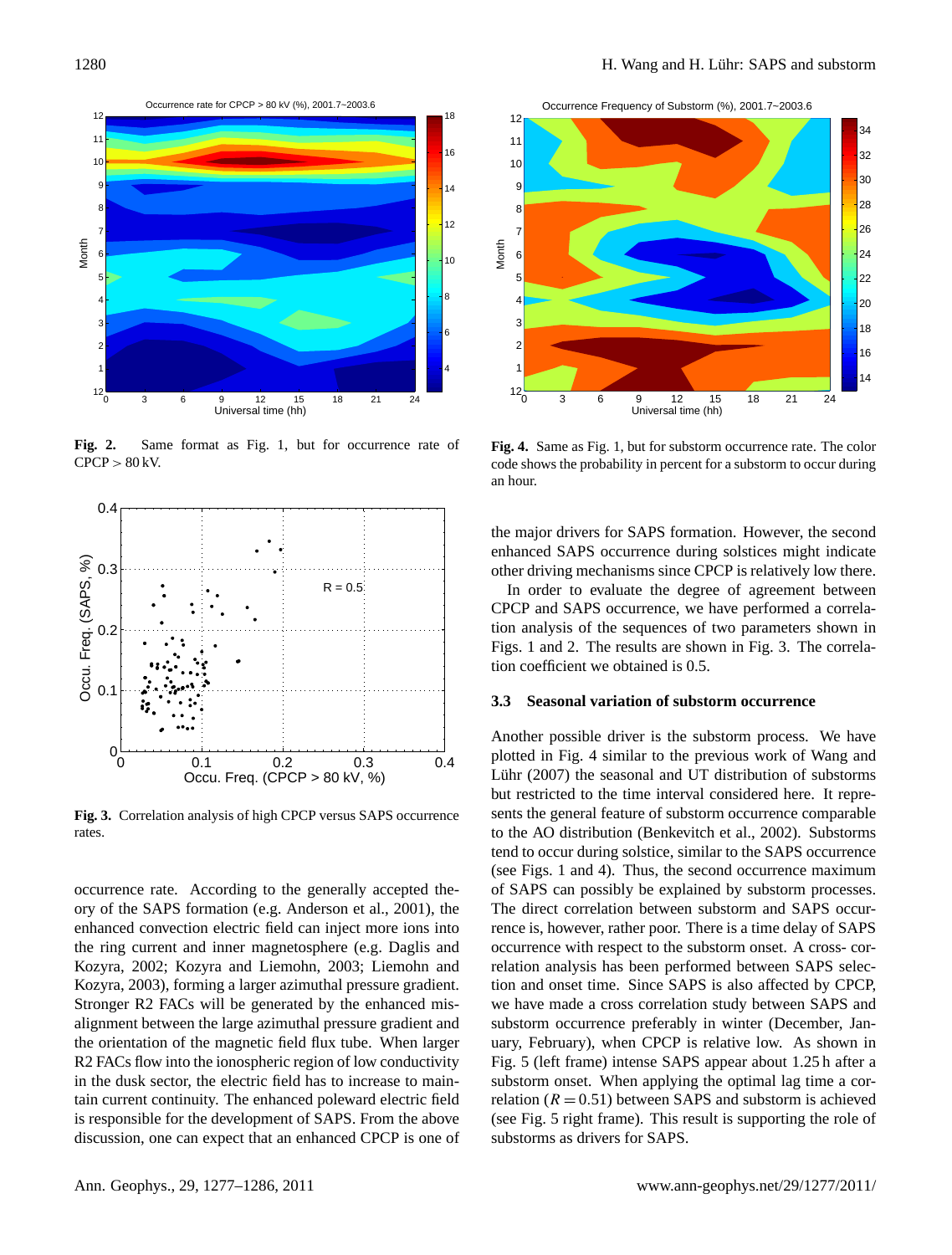

<span id="page-4-0"></span>**Fig. 5.** Correlation between substorm onset and the start of SAPS. Left: cross-correlation coefficients as function of lag time. Right: correlation study of the occurrence of substorm and SAID with 1.25 h time delay.

# **3.4 Seasonal variation of subauroral fluxtubeintegrated Pedersen conductivity**

Besides magnetospheric drivers the ionospheric condition is also important for SAPS to occur. We have a look at the ionospheric conductivity caused by solar irradiation since solar illumination is the sole ionization source at subauroral regions. For the estimate of the Pedersen conductivity we made use of the approach by [Brekke and Hall](#page-8-23) [\(1988\)](#page-8-23). Since the fluxtube on which the onset occurs is connected to both hemispheres, we have plotted in Fig. [6](#page-4-1) the expected fluxtubeintegrated Pedersen conductance for a typical SAPS location, ±59◦ MLat at 21:00 MLT [\(Wang et al.,](#page-9-4) [2008\)](#page-9-4). As expected, conductance maxima appear during the two solstices and Fall seasons. When comparing Figs. [1](#page-2-0) and [6](#page-4-1) we find a clear correlation of high SAPS occurrence rates at times of low conductance, confirming that a relatively low subauroral conductivity is favorable for SAPS to develop.



<span id="page-4-1"></span>**Fig. 6.** Variation of fluxtube-integrated Pedersen conductivity, in S, caused by solar irradiation at conjugate footprints, ±59◦ MLat, 21:00 MLT.



<span id="page-4-2"></span>**Fig. 7.** Correlation analysis of the occurrence of SAPS versus ionospheric impedance.

We show in Fig. [7](#page-4-2) the correlation of SAPS occurrence with an estimate of the resistivity,  $1/(\Sigma_P + 1)$  $1/(\Sigma_P + 1)$  (Figs. 1 and [6\)](#page-4-1). A background conductance of 1 S was included in the calculation. For  $1/(\Sigma_P + 1) < 0.5$  the correlation coefficient between these two quantities is around 0.5. For low conductances,  $\Sigma_P < 1S$ , the SAPS occurrence rate does not further increase.

# **3.5 Magnetic activity effect on time difference between substorm and SAPS**

Figure [8](#page-5-0) shows the distribution of the number of events that occur with a certain time delay between substorm onset and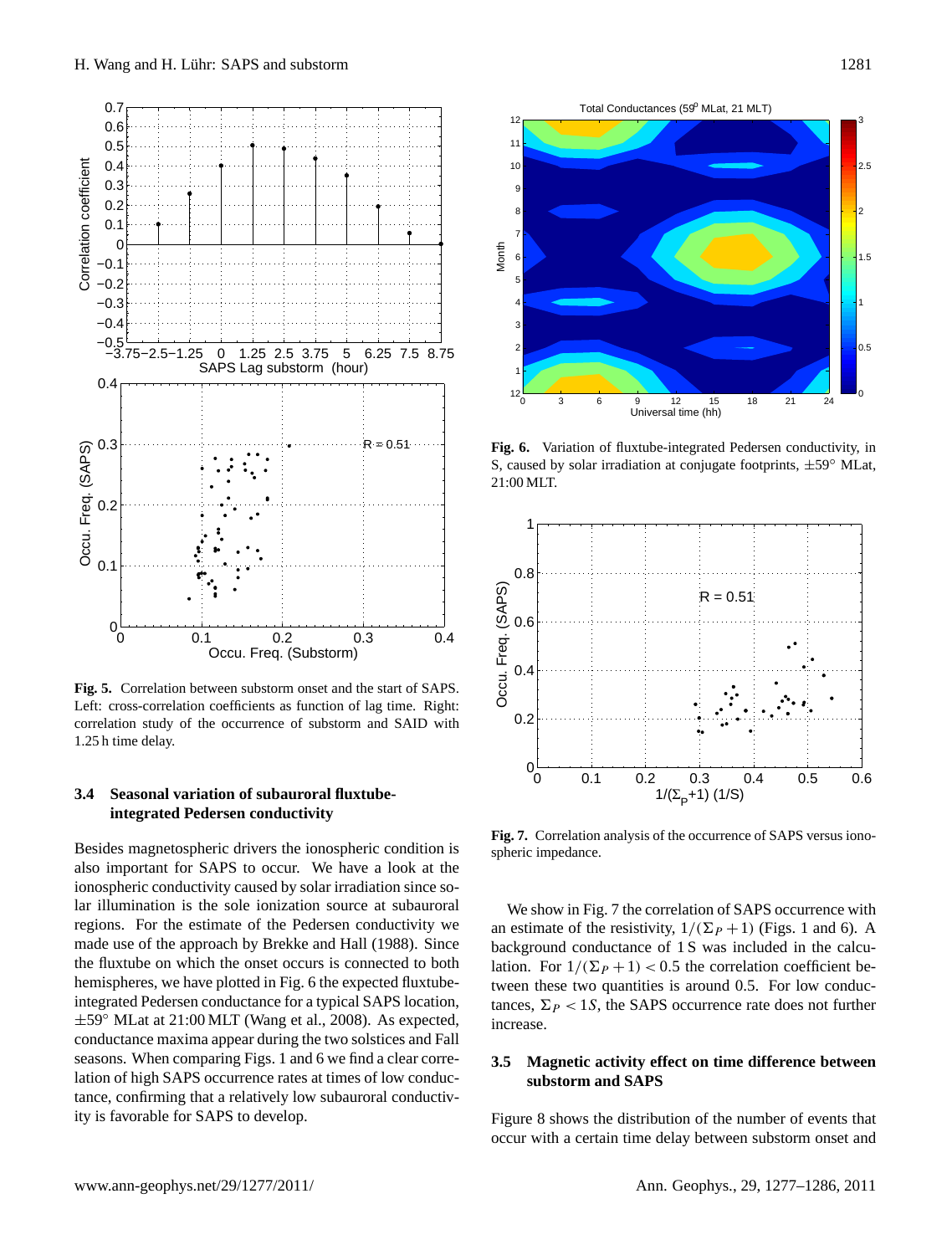

<span id="page-5-0"></span>**Fig. 8.** The probability distribution of the time difference between SAPS and substorm onset for two different levels of geomagnetic activity,  $Kp \geq 2$  (black) and  $Kp < 2$  (blue).

the observed SAPS. To consider a possible dependence on geomagnetic activity, we have divided the events into two groups, with  $Kp \geq 2$  for more disturbed periods and  $Kp < 2$ for quiet periods. It turns out that the time delay peaks around 1 h during quiet period and around 0.75 h during more disturbed periods. The possible reason is that enhanced convection can accelerate the development of SAPS after substorm onsets, thus reduces the waiting time needed for the magnetosphere-ionosphere system to adjust for a SAPS to develop.

# **3.6 Conductivity effect on time difference between substorm and SAPS**

The ionospheric conductivity might also play a role in the development of SAPS after a substorm. We have subdivided the events into two groups, one from periods of "high rate" and another from "low rate" according to Fig. [4.](#page-3-2) "High rate" means low fluxtube integrated conductivity and "low rate" means higher conductance (Wang and Lühr, [2007\)](#page-9-14). All events occurring during the months 1 November through 31 March within the time sector 09:00–21:00 UT and the months 1 May through 30 September in the sector 21:00– 09:00 UT go into the group "high rate". All events occurring during the remaining time are sorted into the "low rate" group (430 events in the high rate and 367 events in the low rate group).

Figure [9](#page-5-1) shows the probability density distribution of delay time for these two groups. The time delays seem to peak at the same time, 0.75 h, for both "high rate" and "low rate" groups. The secondary peaks around delays of 4 h are attributed to a correlation with a previous substorms.



<span id="page-5-1"></span>**Fig. 9.** Same as Fig. [8](#page-5-0) except for two groups of "high rate" when solar induced fluxtube integrated conductivity is low (black) and "low rate" when conductance is high (blue).

# **4 Discussion**

We have analyzed a large number of subauroral polarization stream events observed by the DMSP satellites. In order to find out possible factors, occurrence rates were compared with other ionospheric phenomena. In the subsequent sections we are going to discuss the relations.

# **4.1 Convection electric field effect on SAPS occurrence**

Our study has suggested that the convection electric field may play an important role in association with SAPS. SAPS occurrence rates peak at the same time as the convection electric field maximizes. There is a reasonable correlation between the two parameters. This is consistent with the SAPS mechanism proposed by [Anderson et al.](#page-8-6) [\(2001\)](#page-8-6) that a high convection electric field can inject and energize particles into the inner magnetosphere. As a consequence the ring current gets enhanced. Stronger R2 FACs flow into the ionosphere, where the low subauroral conductivity requires the poleward electric field to enhance, to maintain the ionospheric current continuity, thus producing fast westward plasma flows (SAPS). Our results are more significant since they are based on a larger number of events. It also confirms previous modelling work (e.g. [Fok et al.,](#page-8-12) [1999\)](#page-8-12) that enhanced global convection can generate a credible ring current and that SAPS tend to strengthen with increased geomagnetic activity [\(Burke et al.,](#page-8-3) [2000\)](#page-8-3).

# **4.2 Substorm effect on SAPS occurrence**

It is known that large and rapid changes in the nightside magnetic field during a substorm can induce strong electric fields (e.g. [Lopez and Lui,](#page-8-24) [1990\)](#page-8-24). The induced electric field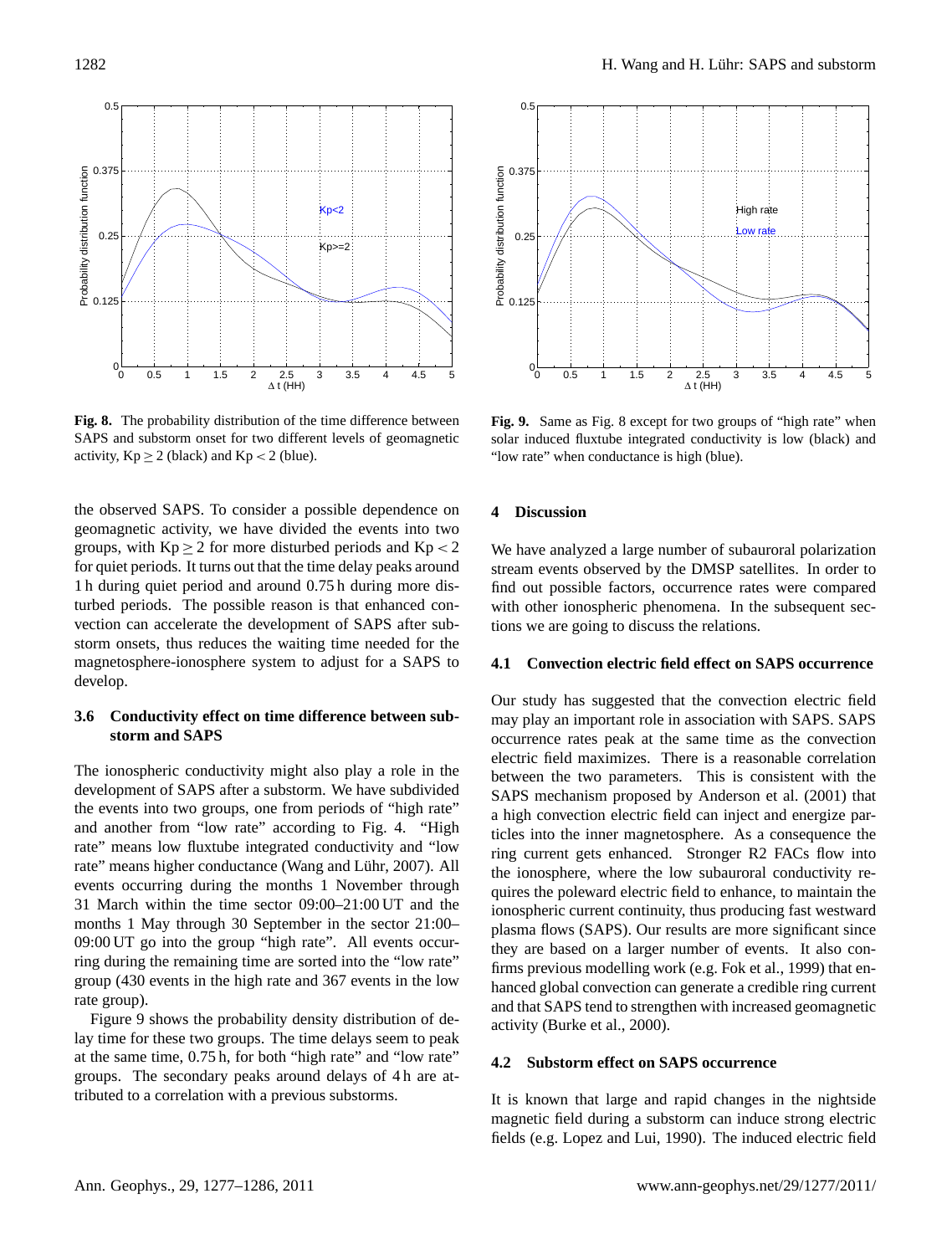associated with a substorm is believed to be able to transport plasma from the plasma sheet into the inner magnetosphere (e.g. [Goldstein et al.,](#page-8-8) [2005\)](#page-8-8). However, other studies thought that substorm induced electric fields have little effect on plasma injections until they are aided by strong convection (e.g. [Fok et al.,](#page-8-12) [1999\)](#page-8-12).

Our results suggest that substorms takes over the dominant role in association with SAPS when the CPCP is relatively low (see Figs. [1,](#page-2-0) [2,](#page-3-0) [4\)](#page-3-2). There is a secondary SAPS occurrence maximum observed during December solstice due to substorm processes. Our result supports the idea that the substorm induced electric field itself may be capable of transporting enough plasma from the magnetotail into the near Earth region. The rapid sunward motion of geomagnetic field lines during the substorm dipolarization process can inject magnetotail plasma earthward and energize it. Injections will produce sharp increases in ring current particle fluxes, thus produce rapid plasma flow related to substorms (e.g. [Ganushkina et al.,](#page-8-9) [2001\)](#page-8-9).

# **4.3 Ionospheric effect on SAPS occurrence**

Figure [6](#page-4-1) reveals that low ionospheric conductivity helps SAPS to develop when enhanced convection or substorm processes are in progress. High magnetospheric convection or substorm dipolarization can inject and energize ions from the magnetotail into ring current region, producing strong azimuthal pressure gradients [\(Antonova,](#page-8-25) [2004\)](#page-8-25). R2 FACs can be generated by the radial magnetic field gradient and the azimuthal ion pressure gradient. R2 FACs in the premidnight sector flow into the ionosphere and close via Pedersen currents through the upward R1 currents, located poleward. When Pedersen currents flow in the low conductivity subauroral region, a somewhat larger poleward electric fields is needed to maintain the current continuity, in turn it produces relatively large westward ion drifts. Thus, it is expected that for low conductivity more often SAPS can develop. We have found that for a Pedersen conductance below 1 S  $(1/(\Sigma_P + 1) = 0.5)$  SAPS occurrence rates tend to stay constant. This matches the general findings of [Liemohn et al.](#page-8-26) [\(2005\)](#page-8-26) that too low conductance might inhibit the growth of ring current, consequently inhibiting the SAPS development [\(Liemohn et al.,](#page-8-26) [2005\)](#page-8-26).

In order to quantify the relative roles played by CPCP, substorm, and ionospheric conductivity, we have performed a multi-parameter correlation analysis of quantities shown in Figs. [1,](#page-2-0) [2,](#page-3-0) [4,](#page-3-2) [6.](#page-4-1)

$$
\mathrm{Occ}_{\mathrm{SAPS}}^* = A \times \mathrm{Occ}_{\mathrm{CPCP}}^* + B \times \mathrm{Occ}_{\mathrm{Sub}}^* + C \times 1/(\Sigma_P + 1)^*(1)
$$

where  $*$  means the normalization operation, e.g. Occ $* =$ (Occ−mean(Occ))/max(Occ). Occ<sub>SAPS</sub>, Occ<sub>Sub</sub>, and Occ<sub>CPCP</sub> are occurrence rates of SAPS, substorm, and CPCP  $\geq 80$  kV, respectively. We get  $A = 0.9, B = 0.4, C = 0.1$ . This suggests that CPCP might play the dominant role, substorm a secondary role. The effect of ionospheric conductivity seems to be minor, but is already included in the substorm distribution.

# **4.4 Temporal evolution of SAPS**

By using a large data base we have investigated the relationship between SAPS occurrence and substorm onsets. Several SAPS can occur around the substorm onset. We find that during relatively quiet conditions SAPS tend to occur 1 h after substorm onset, while during disturbed conditions the time delay is reduced to around 45 min. This time delay between SAPS and substorm onset can be explained by the time needed for the separation of electron and ion plasma sheet (∼10 min) and the time needed for the magnetosphere-ionosphere to adjust for SAPS to occur [\(Anderson et al.,](#page-8-4) [1993\)](#page-8-4). At substorm onset electrons and ions in the plasma sheet are collocated, then gradually separate from each other during the substorm. After that the magnetosphere-ionosphere-thermosphere coupling processes require some time to let SAPS finally occur (for more details we refer to [Anderson et al.,](#page-8-4) [1993\)](#page-8-4).

Our results are different from [Anderson et al.](#page-8-4) [\(1993\)](#page-8-4)'s is in that they found SAPS to occur mostly during the substorm recovery phase with a time delay larger than 30 min. Our results show that SAPS can occur during any phase of substorm and time delay within 0–3 h. The difference might be due to different data base size. They have investigated only 17 substorm related SAPS events, while our data number is around 800.

In order to resolve the temporal/spatial evolution of SAPS in response to a substorm we performed a superposed epoch analysis applied to DMSP passes occurring around onset. Figure [10](#page-7-0) shows in the top row the superposition of crosstrack plasma velocities observed shortly before a substorm. The key location for all events is the magnetic latitude of peak sunward velocity. In the two rows below the velocity distribution observed during the first and second pass after onset is plotted, using the same key latitude as above. The average curves in the fourth row indicate that a substorm does not modify the SAPS velocity distribution very much. When subtracting pre substorm velocities we see that there is a small velocity increase of 5–10 % at the key location, but a stronger effect 15° in latitude more poleward. The effect of substorm is clearer during magnetically active periods  $(Kp > 4)$ . For low magnetic activity no substorm effect can be determined at the key location, however, the result may suffer from the too few events, and again some small effect at  $15<sup>o</sup>$  poleward. In both cases the latter difference indicates a reduction of anti-sunward plasma velocity at high latitudes after substrom onset.

Another phenomenon shown in Fig. [8](#page-5-0) is that strong convection may reduce the delay time. This suggests that globally strong convection helps substorms to inject plasma inward, and it reduces the time of the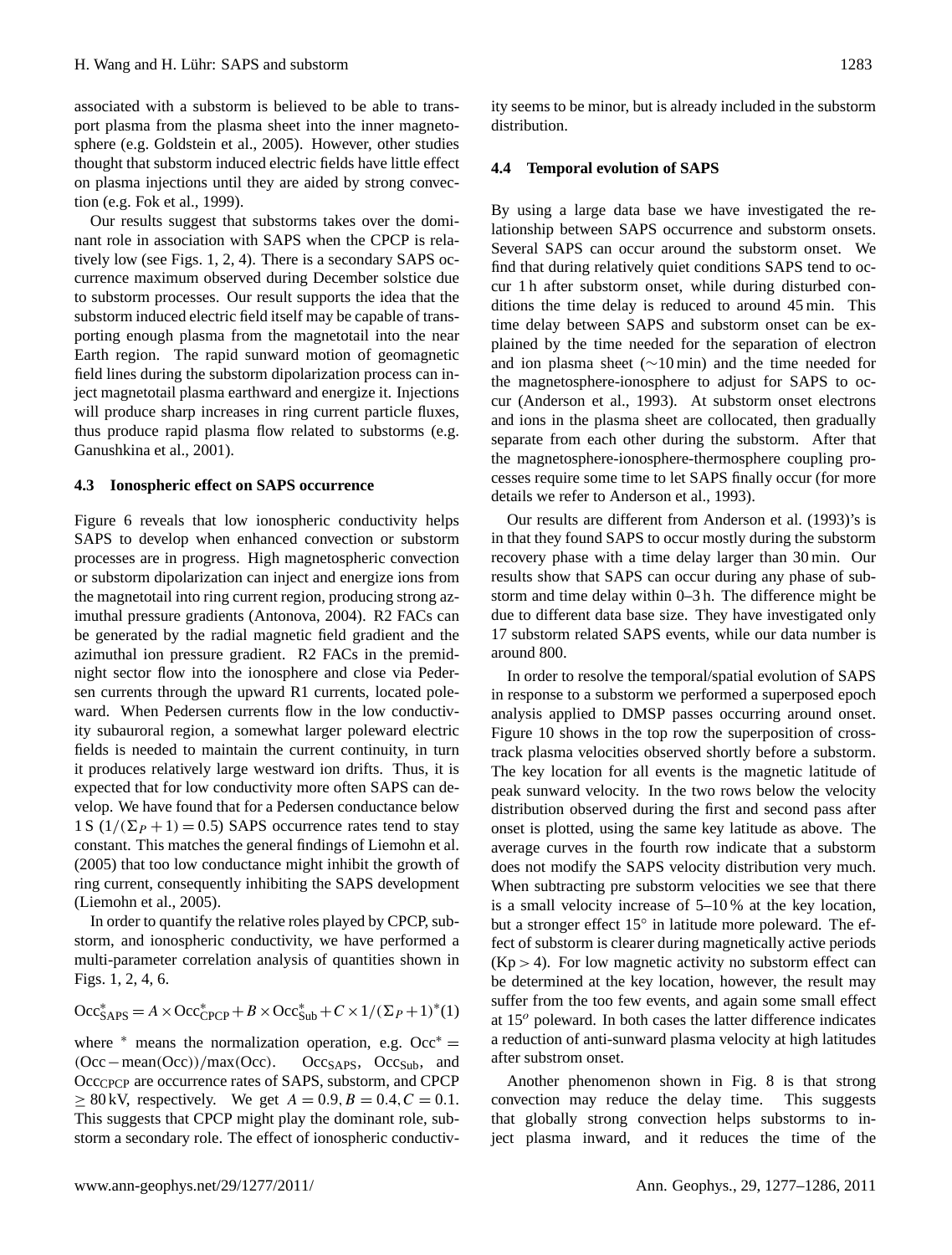

<span id="page-7-0"></span>**Fig. 10.** Stack plots and superposed epoch analysis of the cross track velocity observed by DMSP for Kp < 4 and Kp  $\geq$  4 (top four). The key MLat of "0" denotes MLat where SAID peak occurs. Positive denotes eastward velocity. Black lines mark orbits before onset, T0. Red and blue lines denote the successive two orbits after T0. Green dashed lines are mean value of uncertainty for all three curves. Bottom shows the residual velocity after subtraction of the successive two orbits after T0 from the reference before.

magnetosphere-ionosphere-thermosphere system to adjust for SAPS development.

We have to add another point here, DMSP satellites cannot continuously observe SAPS. Due to the 100 min orbital period of DMSP, we do not know, how much before the detection the SAPS appeared. This will cause a systematical overestimate of the delay time after substorm onset. When considering observations from three DMSP satellites, the bias is expected to be about 15 min. Previous studies on this topis are based on a much smaller data base [\(Anderson et al.,](#page-8-4) [1993\)](#page-8-4). [Parkinson et al.](#page-9-2) [\(2006\)](#page-9-2)'s work is based on 98 events detected by radar. We hope that with a larger data base of 797 events uncertainties have been reduced.

# **5 Conclusions**

We have investigated the seasonal and diurnal variations of SAPS occurrence rates based on 3663 SAPS events identified from DMSP particle observations in the Northern Hemisphere during July 2001 to June 2003. Their relationship with high latitude convection electric field, substorm, and ionospheric conductivity has been discussed. In addition, the temporal relationship between SAPS and substorm phases have been investigated. Some characteristic results were revealed.

- 1. Strong convection electric fields play a dominant role in association with the occurrence of SAPS. Peaks in the observed distribution of large convection electric fields coincide with the occurrence maxima of SAPS.
- 2. Substorms play a secondary role in relation to the occurrence of SAPS. They may account for a second maximum in SAPS occurrence rate during December solstice.
- 3. A low conductivity is favorable for SAPS to develop. But when the Pedersen conductance is below 1 S  $(1/(\Sigma_P + 1) = 0.5)$  the SAPS occurrence rate tends to saturate.
- 4. SAPS appear together with substorms. Most probably SAPS occur 60 min/45 min after substorm onset during quiet/geomagnetic active periods. This may indicate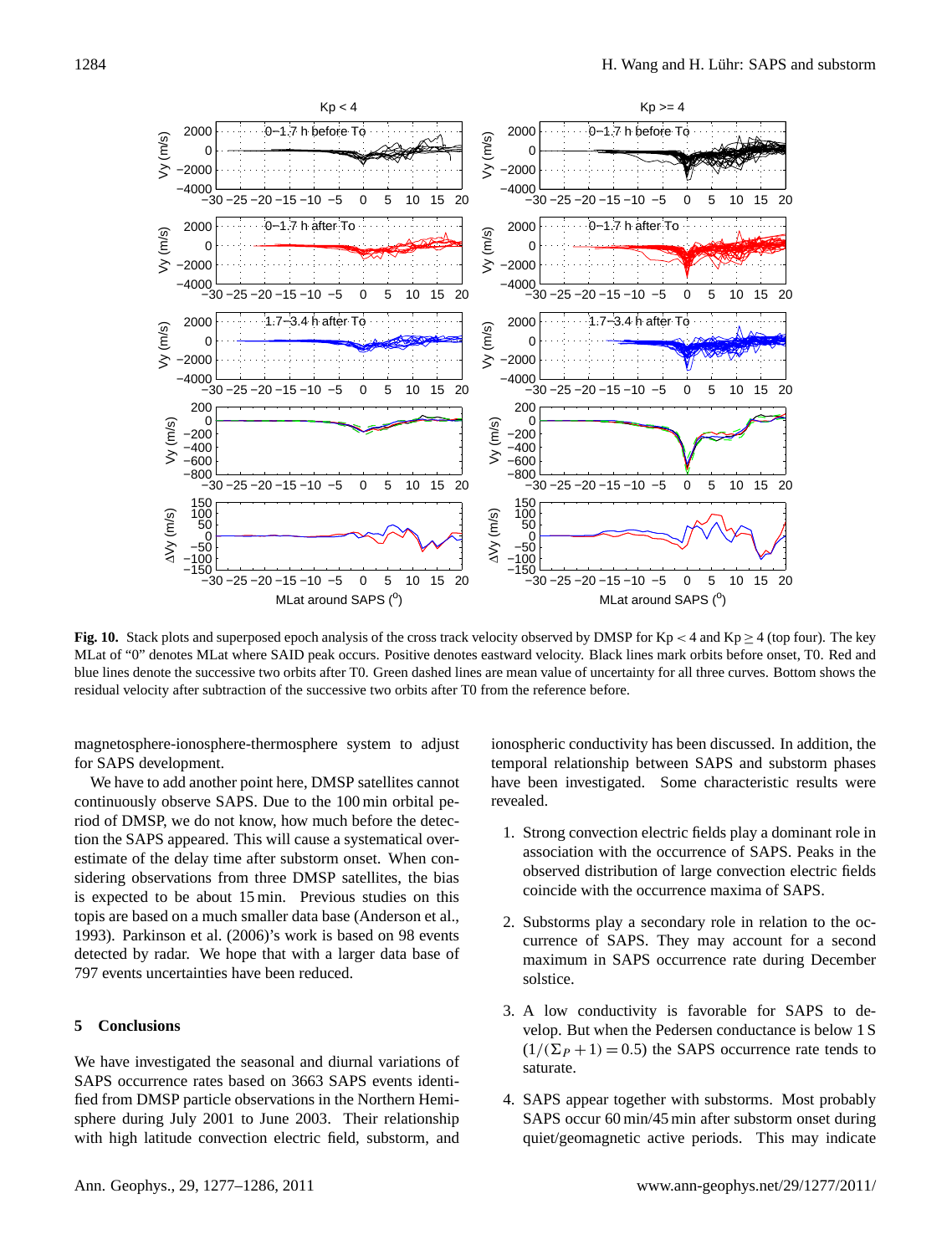that global convection can help substorm to develop SAPS.

5. The substorm process enhances the plasma flow speed of SAPS by about 5–10 % on average during the time span 0–1.7 h after the onset.

*Acknowledgements.* We thank the Center for Space Sciences at the University of Texas at Dallas and the US Air Force for providing the DMSP IDM plasma data and the Space Physics Interactive Data Resource (SPIDR) for providing the DMSP SSJ/4 data. The WDC C2 for Geomagnetism at Kyoto are greatly acknowledged for providing the geomagnetic indices data. This work is supported by National Nature Science Foundation of China (No. 40974096), National Basic Research Program of China (973 Program, 2011CB811404), the Scientific Research Foundation for the Returned Overseas Chinese Scholars, State Education Ministry, and the Fundamental Research Funds for the Central Universities.

Topical Editor I. A. Daglis thanks A. Brekke and another anonymous referee for their help in evaluating this paper.

# **References**

- <span id="page-8-2"></span>Anderson, P. C., Heelis, R. A., and Hanson, W. B.: The ionospheric signatures of rapid subauroral ion drifts, J. Geophys. Res., 96, 5785–5792, 1991.
- <span id="page-8-4"></span>Anderson, P. C., Hanson, W. B., Heelis, R. A., Craven, J. D., Baker, D. N., and Frank, L. A.: A proposed production model of rapid subauroral ion drifts and their relationship to substorm evolution, J. Geophys. Res., 98, 6069–6078, 1993.
- <span id="page-8-6"></span>Anderson, P. C., Carpenter, D. L., Tsuruda, K., Mukai, T., and Rich, F. J.: Multisatellite observations of rapid subauroral ion drifts (SAID), J. Geophys. Res., 106, 29585–29600, [doi:10.1029/2001JA000128,](http://dx.doi.org/10.1029/2001JA000128) 2001.
- <span id="page-8-25"></span>Antonova, E. E.: Magnetostatic equilibrium and current systems in the Earth's magnetosphere, Adv. Space Res., 33, 752–760, [doi:10.1016/S0273-1177\(03\)00636-7,](http://dx.doi.org/10.1016/S0273-1177(03)00636-7) 2004.
- <span id="page-8-20"></span>Benkevitch, L. V., Lyatsky, W. B., Koustov, A. V., Sofko, G. J., and Hamza, A. M.: Substorm onset times as derived from geomagnetic indices, Geophys. Res. Lett., 29, 10, [doi:10.1029/2001GL014386,](http://dx.doi.org/10.1029/2001GL014386) 2002.
- <span id="page-8-23"></span>Brekke, A. and Hall, C.: Auroral ionospheric quiet summer time conductances, Ann. Geophys., 6, 361–375, 1988.
- <span id="page-8-13"></span>Burch, J. L., Fields, S. A., and Heelis, R. A.: Substorm effects observed in the auroral plasma, Physics of Solar Planetary Environments, edited by: Williams, D. J., AGU, Washington, D.C., 1976.
- <span id="page-8-3"></span>Burke, W. J., Rubin, A. G., Maynard, N. C., Gentile, L. C., Sultan, P. J., Rich, F. J., de La Beaujardière, O., Huang, C. Y., and Wilson, G. R.: Ionospheric disturbances observed by DMSP at middle to low latitudes during the magnetic storm of June 4-6, 1991, J. Geophys. Res., 105, 18391–18406, [doi:10.1029/1999JA000188,](http://dx.doi.org/10.1029/1999JA000188) 2000.
- <span id="page-8-10"></span>Carpenter, D. L. and Smith, A. J.: The study of bulk plasma motions and associated electric fields in the plasmasphere by means of whistler-mode signals, J. Atmos. Solar-Terr. Phys., 63, 1117– 1132, 2001.
- <span id="page-8-7"></span>Daglis, I. A. and Kozyra, J. U.: Outstanding issues of ring current dynamics, J. Atmos. Solar-Terr. Phys., 64, 253–264, 2002.
- <span id="page-8-12"></span>Fok, M. C., Moore, T. E., and Delcourt, D. C.: Modeling of inner plasma sheet and ring current during substorms, J. Geophys. Res., 104, 14557–14569, 1999.
- <span id="page-8-0"></span>Foster, J. C. and Burke, W. J.: SAPS: A new categorization for sub-auroral electric fields, EOS Transactions, 83, 393, [doi:10.1029/2002EO000289,](http://dx.doi.org/10.1029/2002EO000289) 2002.
- <span id="page-8-19"></span>Frey, H. U. and Mende, S. B.: Substorm onset observations by IMAGE-FUV: 2003-2005, in: Proceedings of the Eighth International Conference on Substorms, edited by: Syrjasuo, M. and ¨ Donovan, E., p. 215, Univ. of Calgary, Alberta, Canada, 2007.
- <span id="page-8-18"></span>Frey, H. U., Mende, S. B., Angelopoulos, V., and Donovan, E. F.: Substorm onset observations by IMAGE-FUV, J. Geophys. Res., 109, A10304, [doi:10.1029/2004JA010607,](http://dx.doi.org/10.1029/2004JA010607) 2004.
- <span id="page-8-1"></span>Galperin, Y., Ponomarev, V. N., and Zosimova, A. G.: Plasma convection in the polar ionosphere, Ann. Geophys., 30, 1–7, 1974.
- <span id="page-8-9"></span>Ganushkina, N. Y., Pulkkinen, T. I., Bashkirov, V. F., Baker, D. N., and Li, X.: Formation of intense nose structures, Geophys. Res. Lett., 28, 491–494, [doi:10.1029/2000GL011955,](http://dx.doi.org/10.1029/2000GL011955) 2001.
- <span id="page-8-8"></span>Goldstein, J., Burch, J. L., Sandel, B. R., Mende, S. B., C:son Brandt, P., and Hairston, M. R.: Coupled response of the inner magnetosphere and ionosphere on 17 April 2002, J. Geophys. Res., 110, 205, [doi:10.1029/2004JA010712,](http://dx.doi.org/10.1029/2004JA010712) 2005.
- <span id="page-8-15"></span>Hardy, D. A., Schmitt, L. K., Gussenhoven, M. S., Marshall, F. J., and Yeh, H. C.: Precipitating electron and ion detectors (SSJ/4) for the block 5D/Flights 6-10 DMSP (Defense Meteorological Satellite Program) satellites: Calibration and data presentation, Rep. AFGL-TR-84-0314, Air Force Geophys. Lab., Air Force Base, MA, 1984.
- <span id="page-8-16"></span>Kamide, Y., Richmond, A. D., and Matsushita, S.: Estimation of ionospheric electric fields, ionospheric currents, and fieldaligned currents from ground magnetic records, J. Geophys. Res., 86, 801–813, 1981.
- <span id="page-8-5"></span>Karlsson, T., Marklund, G. T., and Blomberg, L. G.: Subauroral electric fields observed by the Freja satellite: A statistical study, J. Geophys. Res., 103, 4327–4341, 1998.
- <span id="page-8-17"></span>Kihn, E. A., Redmon, R., Ridley, A. J., and Hairston, M. R.: A statistical comparison of the AMIE derived and DMSP-SSIES observed high-latitude ionospheric electric field, J. Geophys. Res., 111, A08303, [doi:10.1029/2005JA011310,](http://dx.doi.org/10.1029/2005JA011310) 2006.
- <span id="page-8-21"></span>Kozyra, J. U. and Liemohn, M. W.: Ring Current Energy Input and Decay, Space Sci. Rev., 109, 105–131, [doi:10.1023/B:SPAC.0000007516.10433.ad,](http://dx.doi.org/10.1023/B:SPAC.0000007516.10433.ad) 2003.
- <span id="page-8-22"></span>Liemohn, M. W. and Kozyra, J. U.: Lognormal form of the ring current energy content, J. Atmos. Solar-Terr. Phys., 65, 871–886, [doi:10.1016/S1364-6826\(03\)00088-9,](http://dx.doi.org/10.1016/S1364-6826(03)00088-9) 2003.
- <span id="page-8-26"></span>Liemohn, M. W., Ridley, A. J., Brandt, P. C., Gallagher, D. L., Kozyra, J. U., Ober, D. M., Mitchell, D. G., Roelof, E. C., and DeMajistre, R.: Parametric analysis of nightside conductance effects on inner magnetospheric dynamics for the 17 April 2002 storm, J. Geophys. Res., 110, S22, [doi:10.1029/2005JA011109,](http://dx.doi.org/10.1029/2005JA011109) 2005.
- <span id="page-8-24"></span>Lopez, R. E. and Lui, A. T. Y.: A multisatellite case study of the expansion of a substorm current wedge in the near-Earth magnetotail, J. Geophys. Res., 95, 8009–8017, 1990.
- <span id="page-8-14"></span>Maynard, N. C.: On large poleward-directed electric fields at subauroral latitudes, J. Geophys. Res., 5, 7, 1978.
- <span id="page-8-11"></span>McPherron, R. L.: The role of substorms in the generation of magnetic storms, in: Magnetic storms, Geophys. Monogr. Ser., edited by: Tsurutani, B. T., Gonzalez, W. D., Kamide, Y., and Arballo,